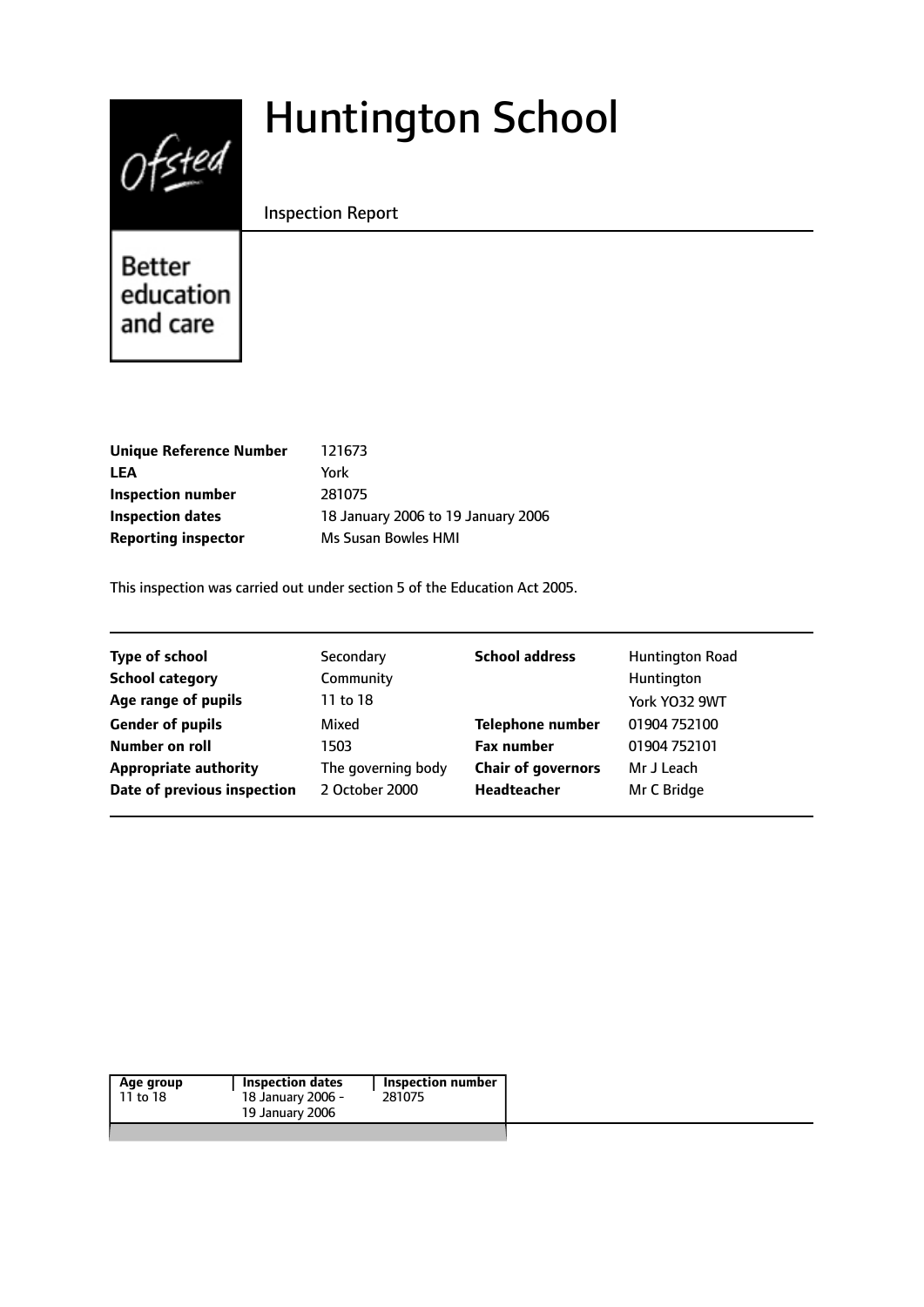© Crown copyright 2006

#### Website: www.ofsted.gov.uk

This document may be reproduced in whole or in part for non-commercial educational purposes, provided that the information quoted is reproduced without adaptation and the source and date of publication are stated.

Further copies of this report are obtainable from the school. Under the Education Act 2005, the school must provide a copy of this report free of charge to certain categories of people. A charge not exceeding the full cost of reproduction may be made for any other copies supplied.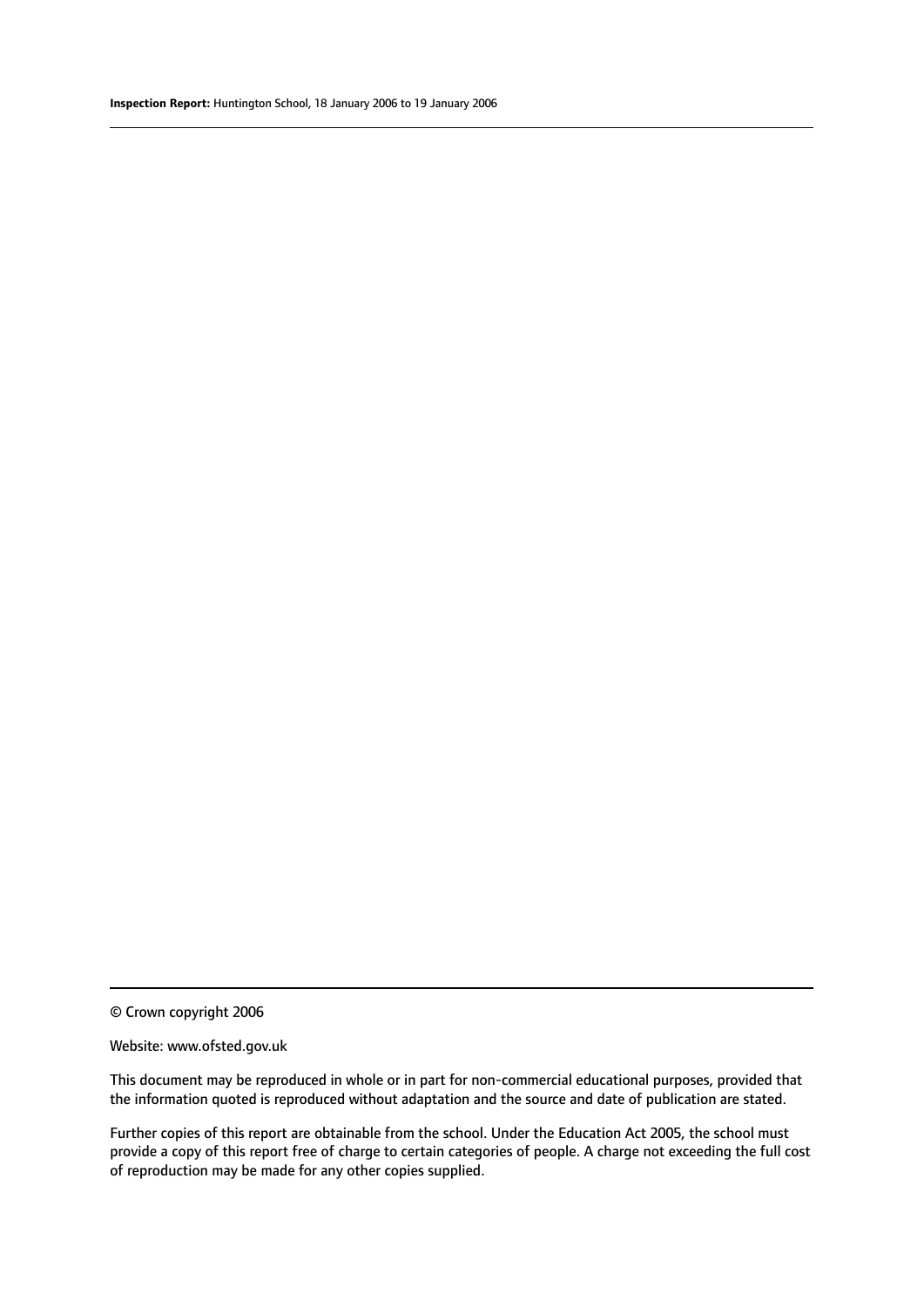# **Introduction**

The inspection was carried out by one of Her Majesty's Inspectors and four additional inspectors.

### **Description of the school**

Huntington School in York, is a larger than average mixed comprehensive school with a sixth form. It is an established Technology College and a Leading Edge school. With 1,503 pupils on roll, it is bigger than most secondary schools. It serves an economically diverse community, with few pupils from ethnic minorities, and draws pupils from the north-eastern suburbs of York as well as from a more rural area. The proportion of pupils known to be eligible for free school meals and the proportion of pupils with learning difficulties and/or disabilities are below the national average. When pupils enter the school, their attainment is a little above the average.

# **Key for inspection grades**

| Grade 1 | Outstanding  |
|---------|--------------|
| Grade 2 | Good         |
| Grade 3 | Satisfactory |
| Grade 4 | Inadequate   |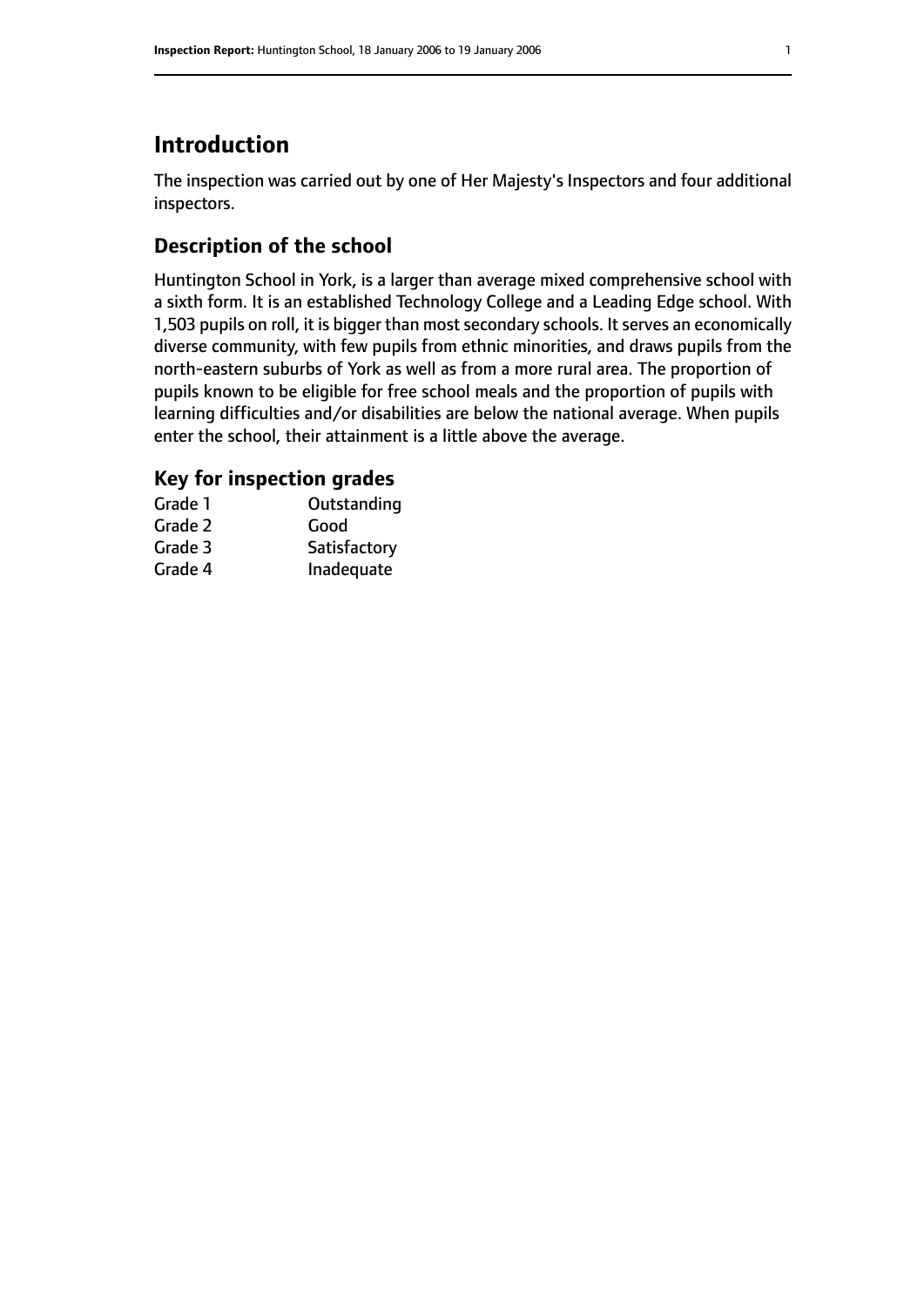# **Overall effectiveness of the school**

#### **Grade: 2**

Inspectors judge that Huntington School provides a good education for its pupils, and has significant outstanding features. Leadership and management of the school are outstanding, and have been very effective in raising achievement and standards since the last inspection. Achievement is consistently high and improving, and parents are rightly pleased with the excellent progress which the school helps their children to make. Pupils have positive attitudes to learning, aspire to reach good grades and develop good learning skills, as a result of the excellent care, guidance and support and good teaching. Partnership with external support services makes sure young people get help when needed. These features, and the current curriculum, enable most pupils, including those with learning difficulties and/or disabilities, to achieve very well. However, the school does not yet fully meet the needs of some groups of pupils through its curriculum or teaching strategies. Altogether, the school provides very good value for money, and has the capacity to become outstanding.

#### **Effectiveness and efficiency of the sixth form**

#### **Grade: 1**

Inspectors agree with the school that post 16 provision is outstanding. The inclusive sixth form creates opportunities even for students who enter with minimum GCSE grades. Standards not only compare well with national averages, but are much higher than could be predicted from the students' previous results and nearly all students achieve the grades needed for their university and career ambitions. In this they are helped by consistently strong pastoral support and excellent careers quidance. Students' personal development is excellent, and they make a huge contribution to the wider life of the school.

The sixth form is particularly well led and managed, and offers very good value for money. The curriculum responds to the needs of learners and extra- curricular provision is very good. Good use of data helps track and support individual attainment but also contributes to the analysis of subject provision. Students speak very highly of their school, and are effective autonomous learners whose excellent attitudes converge with good teaching to secure high achievement. They reciprocate the friendly respect with which they are treated.

#### **What the school should do to improve further**

- develop the curriculum so it is well matched to the wide range of needs and interests of pupils
- ensure that all teaching is informed by the school's own best practice, so that all pupils become confident and resourceful learners.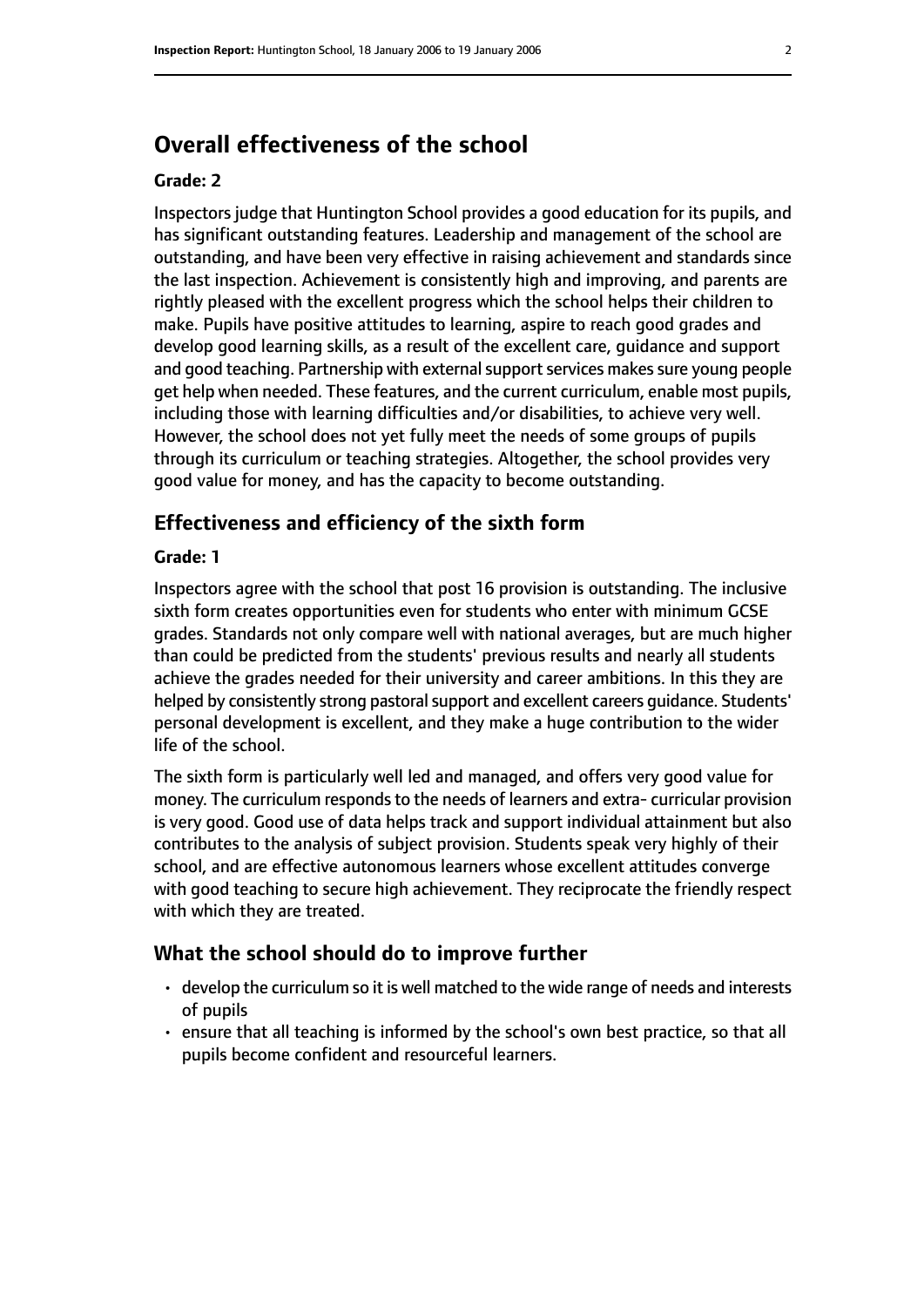# **Achievement and standards**

#### **Grade: 1**

From a starting point which is slightly above average, and includes a wide range of ability, Huntington's pupils make exceptional progress to reach high standards. The school has met, sometimes exceeded, its performance targets as a Technology College. It has met or is steadily closing on its own very challenging targets, which are high in relation to starting points. This is most marked at 14 years of age, where both boys and girls consistently achieve outstanding results. They reach exceptional standards of attainment in English and science and do very well in mathematics. Their achievement by the age of 16 and 18 is also significantly better than the national rate, and in 2005 value-added by this stage was outstanding.

Most pupils, including many of those with learning difficulties and/or disabilities, make significant progress by the time they leave school and some groups, including boys, make outstanding progress. Other groups, including able girls, lower ability learners, and the small number of pupils from minority ethnic backgrounds, do not make as much progress, but it is never less than satisfactory given their starting points. Pupils achieve very well in the majority of subjects, and their performance is exceptional in some, including the school's specialist field of design and technology. The school works relentlessly and effectively to raise standards, so that in mathematics, achievement and attainment have improved markedly at Key Stage 3, although attainment at GCSE is as yet only slightly above the national average.

Pupils aspire to get good grades and build on their achievements. Every pupil, including those with learning difficulties and/or disabilities, collects at least five GCSEs. A large majority achieve high qualifications: in 2005, three quarters of the pupils gained 5 or more A\*-C grades. The school is rightly proud of this achievement, which provides a firm foundation for their future.

#### **Personal development and well-being**

#### **Grade: 2**

#### **Grade for sixth form: 1**

The school admits pupils with a broad range of personal qualities, and the great majority adapt well to its very rigorous demands. Attendance is outstanding, punctuality good, and retention on sixth form courses is high. As they move through the school most pupils appreciate the way they are challenged and supported. A small number of pupils finds it harder to conform. Despite extensive support this does lead to some exclusions but teachers make strenuous efforts to re-integrate these pupils, without lowering the level of demand.

Social and moral development are good, with a calm atmosphere around the school, good levels of consideration for others, and good collaboration within lessons. A wide range of classroom and extra-curricular activities enables pupils to develop good spiritual and cultural awareness and contribute to the community. Many also develop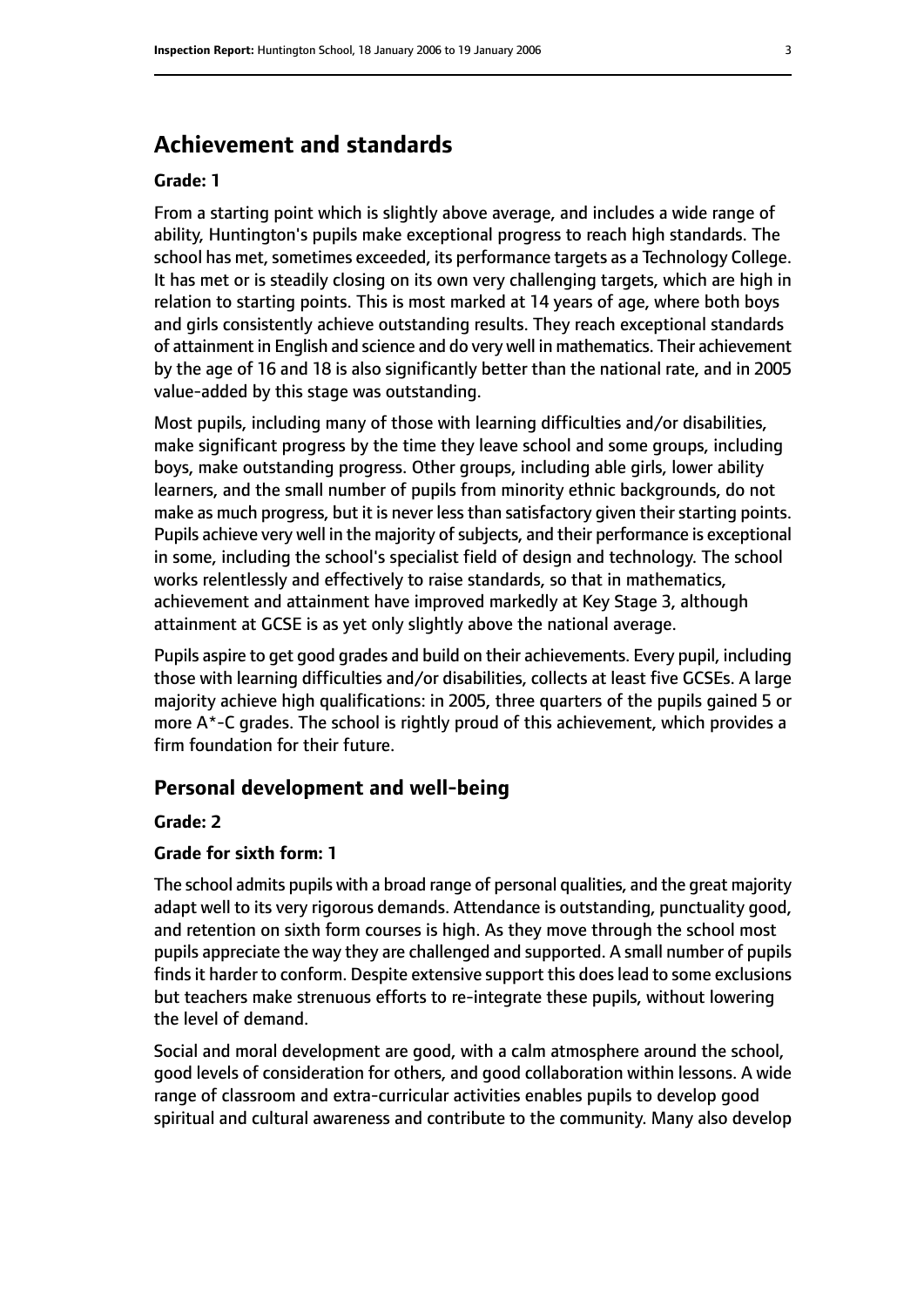the teamwork and enterprising approach which will equip them well for adult life. However, there is no planned programme to develop these skills.

Students discuss spiritual, moral and legal issues in their taught courses, but do not have the same opportunities to comment on their education. Though the school asks small groups of pupils to consider particular problems, and does listen seriously to their suggestions, the wider body of pupils does not feel that they have a share in this process.

# **Quality of provision**

#### **Teaching and learning**

#### **Grade: 2**

Inspectors agree with the school that the quality of teaching and learning is good. The key strengths in teaching are the good subject knowledge of most teachers; effectiveness of most lesson plans; very good relationships, with clear boundaries, in classrooms; high expectations and level of challenge in the majority of lessons; and unusually effective use of homework, that promotesindependent learning. In addition to the good teaching, the very good attitudes to work shown by most pupils also make an important contribution to learning, leading to exceptional achievement overall.

There are still areas for improvement in a minority of lessons. In some mixed ability classes, the set work does not match the needs of all pupils. In some lower ability sets, the teaching is not well matched to the needs of learners and the support provided does not place enough emphasis on helping these pupils become more confident and resourceful learners. The use of information and communication technology (ICT) to support lower ability learners is less than usually seen, in a number of subjects.

The monitoring of teaching is generally rigorous and becoming more consistent across the school. The quality of marking is good overall, although there is still too much variation between subjects.

#### **Curriculum and other activities**

#### **Grade: 3**

#### **Grade for sixth form: 2**

The school provides a range of courses that are broadly well matched to pupils' needs and abilities. As pupils move up the school, there is opportunity to take advantage of a wider range of courses. A small number of Year 10 and 11 pupils for whom the full range of courses is not appropriate is following an alternative curriculum which better meets their needs. The success of this innovation is reflected in the higher than average attendance rates and the continued engagement of these pupils in a range of GCSE courses. Extra-curricular activities enable pupils to make a positive contribution to their own learning. However, further opportunities in Enterprise education need to be developed.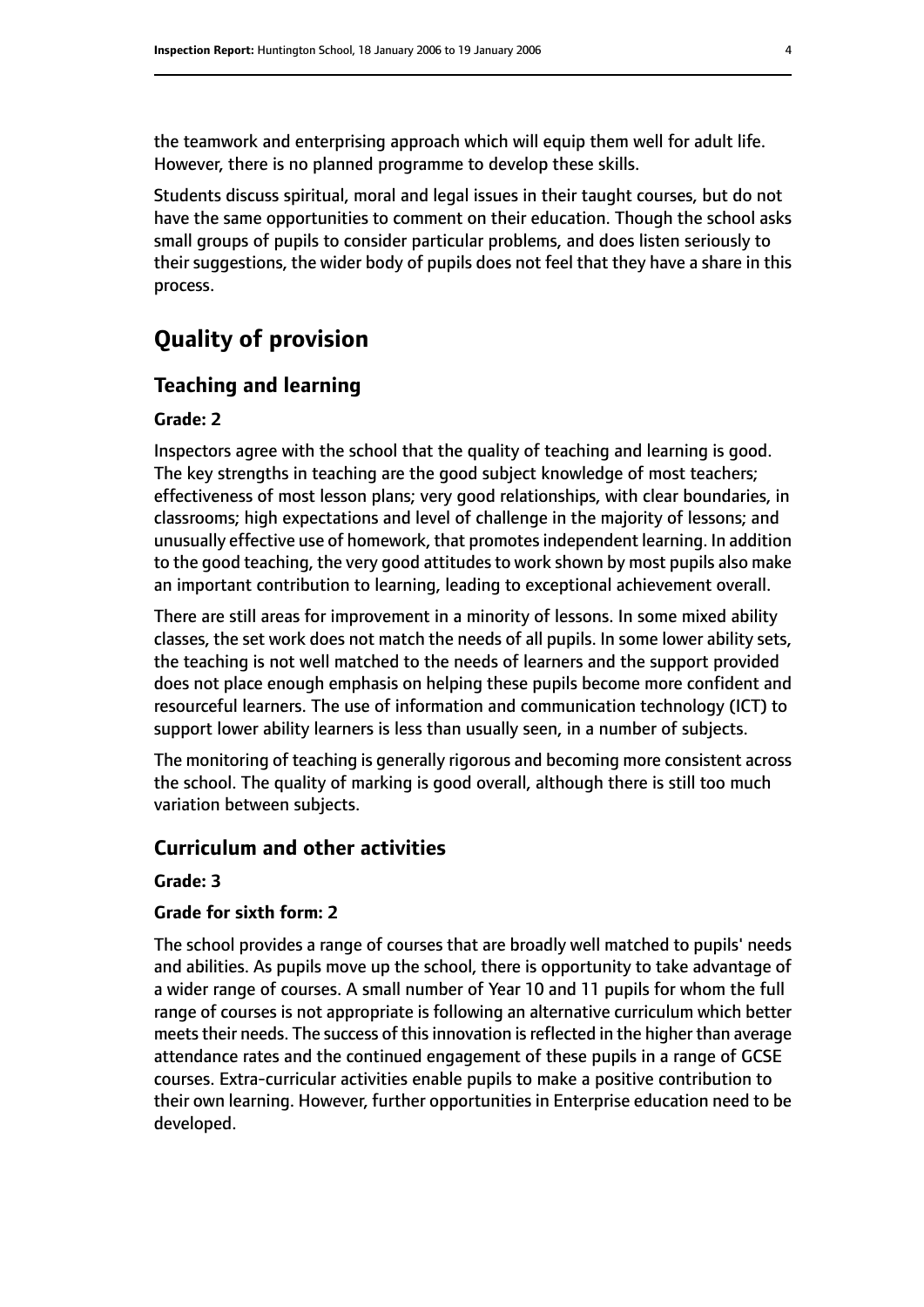The specialist college status provides additional opportunities to broaden the curriculum in Years 10 and 11 and gives strong support to the school's very good results. Stronger progression links are being developed with sixth form vocational courses. There is no daily act of worship.

#### **Care, guidance and support**

#### **Grade: 1**

The quality of care provided by the school for its pupils is outstanding. All requirements for child protection are firmly in place and staff monitor pupils' work, behaviour, and parental comments in their planners very carefully for any sign of distress or underachievement. The school demands very high standards of effort and behaviour from every pupil, with a strict consistency which creates a calm, orderly atmosphere. This creates a very positive environment for learning.

Pupils with learning difficulties and/or disabilities are well supported and those with the greatest difficulties make exceptional progress. However, teachers do not always exploit the presence of teaching assistants fully to ensure that every pupil is learning as well as they could.

The school uses a clear target setting system to inform pupils and parents about examination expectations, and how close pupils are to achieving them. It also provides detailed and impartial careers advice so pupils are well informed to make crucial choices as they move up through the school.

# **Leadership and management**

#### **Grade: 1**

The headteacher and senior team provide the school with outstanding leadership and management, as shown by the improvement in performance of the school. The school is effectively inclusive, because it has a good track record in supporting all, including more vulnerable or challenging pupils, to reach their potential. It checks how well learners progress in relation to the five 'Every Child Matters' outcomes, and creates a safe environment in which pupils can concentrate and make progress.

The school'sself-evaluation is good: managers and governorsshare a broadly accurate understanding of the school's strengths and weaknesses. Systematic consultation with parents, pupils and staff informs the process, although pupils would like to contribute more. Development plans clearly link priorities to actions and evaluation, and strategies are implemented consistently over time. The school has taken account of previous inspection findings, making use of some idiosyncratic strategies, notably in its close monitoring of expectations of behaviour and progress. These are carefully thought through and consistently applied to achieve the desired outcomes. The headteacher and senior managers evaluate their effect critically, making good use of all available data and external support. Middle and senior management tackle weaknesses effectively so that overall quality of provision is good, and unsatisfactory teaching is rare.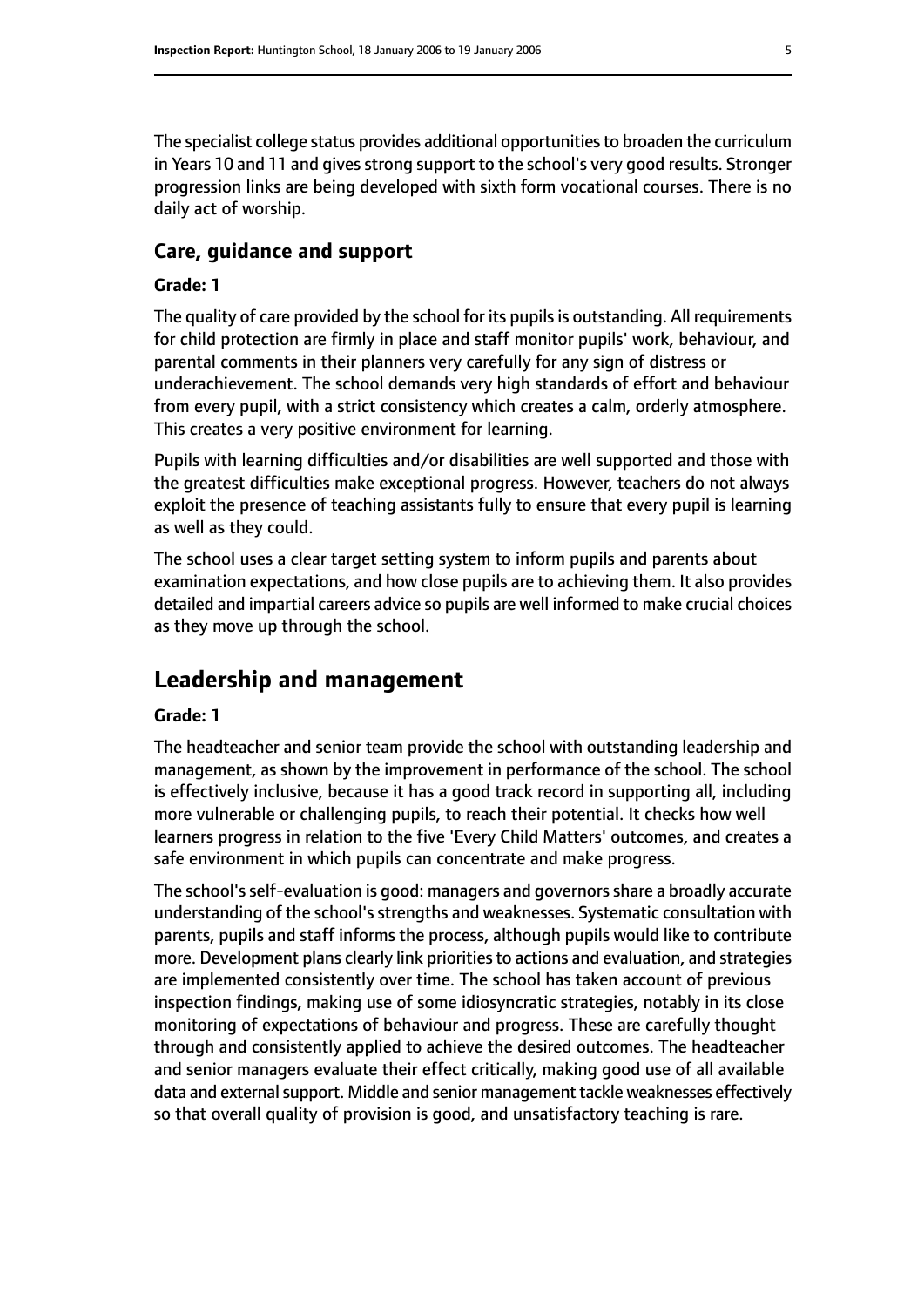Finances are well managed and the use of resources is good, although some accommodation is unsuitable. Vetting procedures for adults who work with young people are robust, and trained staff carry out child protection responsibilities effectively.

Governors are well informed and discharge their responsibilities well. As a Leading Edge school, Huntington has collaborated with others to raise standards. The school's leadership at all levels has a shared sense of purpose and is both reflective and forward looking: it shows a good capacity to improve further.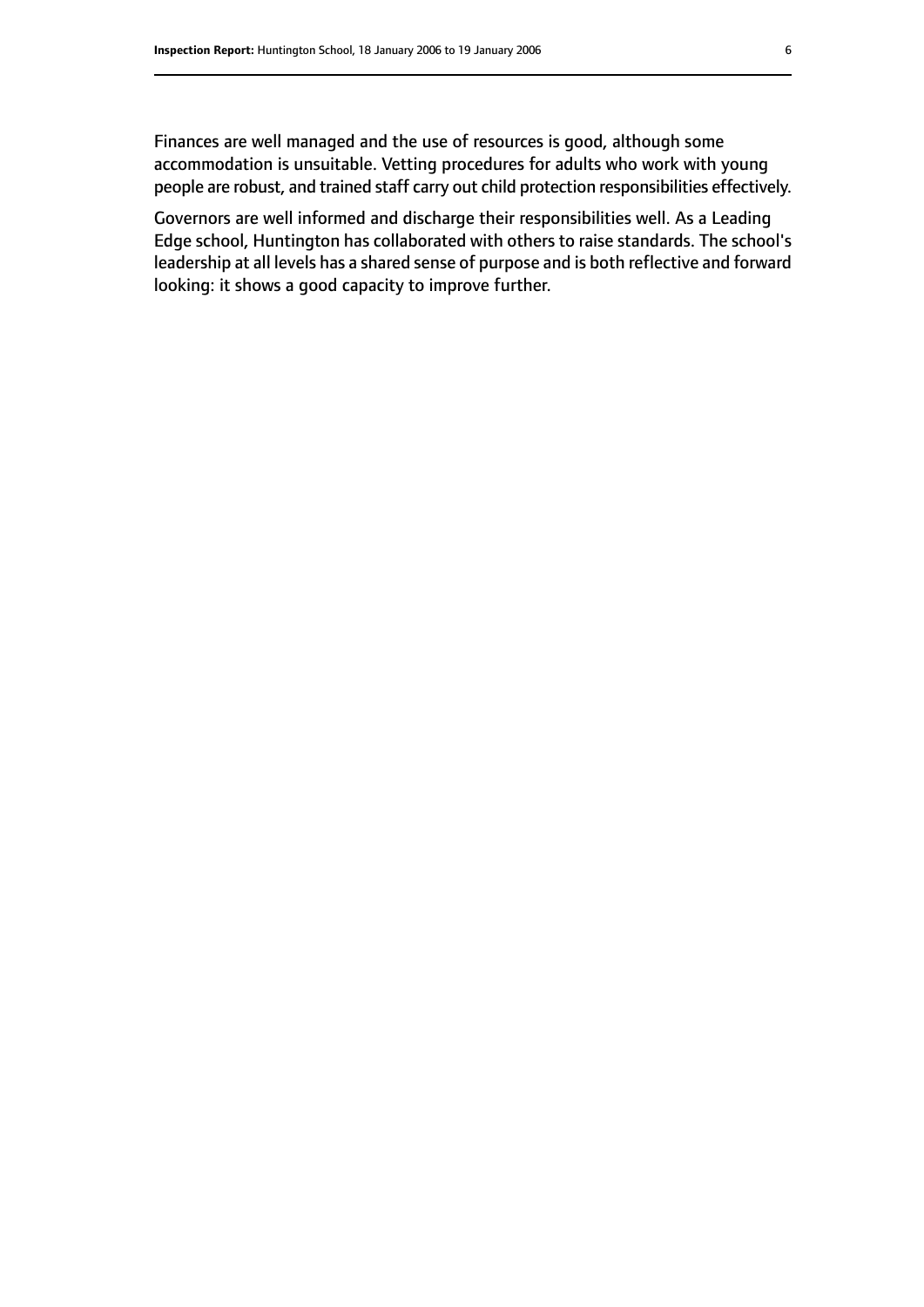**Any complaints about the inspection or the report should be made following the procedures set out inthe guidance 'Complaints about school inspection', whichis available from Ofsted's website: www.ofsted.gov.uk.**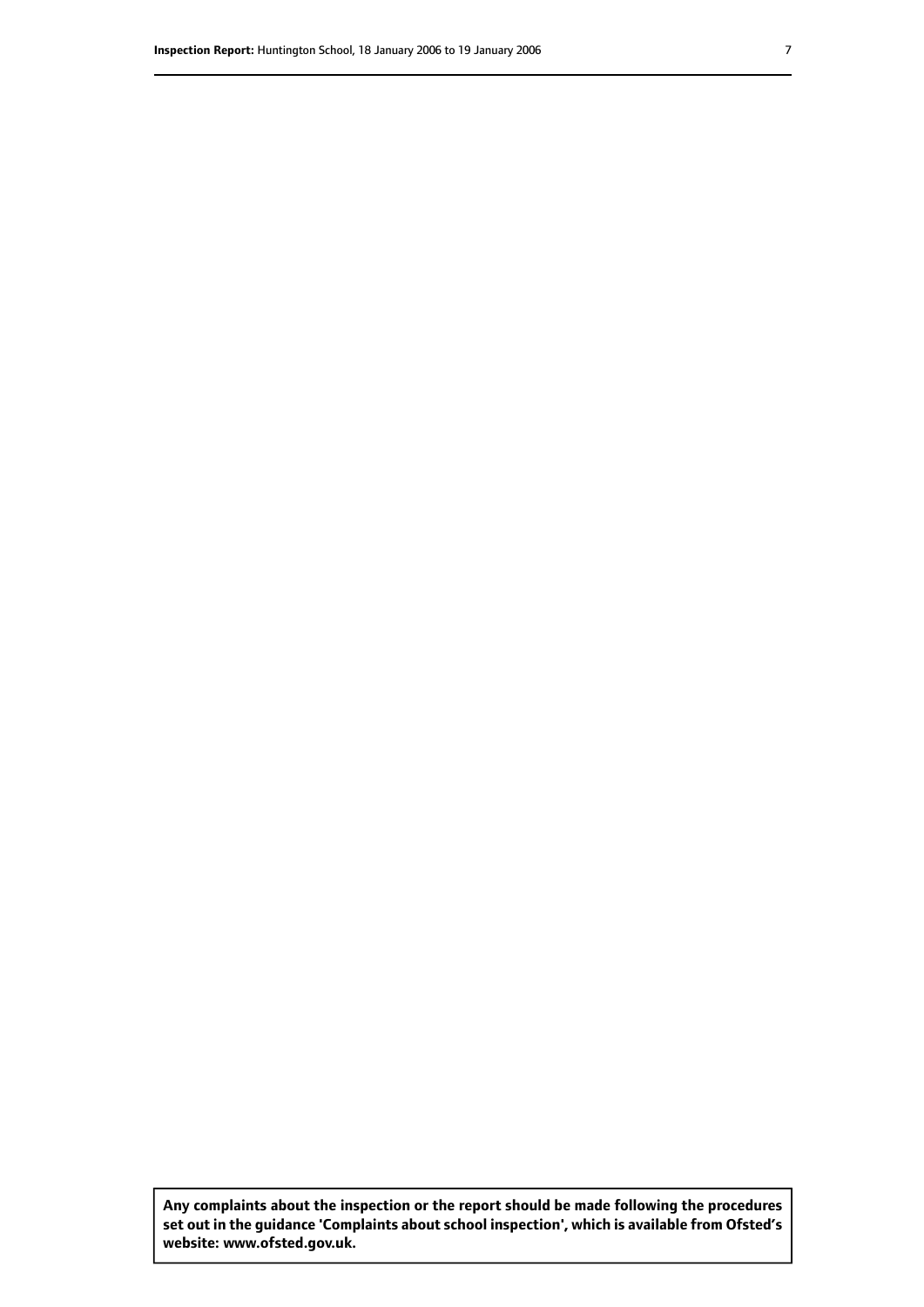# **Inspection judgements**

| Key to judgements: grade 1 is outstanding, grade 2 good, grade 3 | School         | $16-19$ |
|------------------------------------------------------------------|----------------|---------|
| satisfactory, and grade 4 inadequate                             | <b>Overall</b> |         |

#### **Overall effectiveness**

| How effective, efficient and inclusive is the provision of education,<br>integrated care and any extended services in meeting the needs of<br>learners? |     |           |
|---------------------------------------------------------------------------------------------------------------------------------------------------------|-----|-----------|
| How well does the school work in partnership with others to promote<br>learners' well-being?                                                            |     |           |
| The quality and standards in foundation stage                                                                                                           | ΝA  | <b>NA</b> |
| The effectiveness of the school's self-evaluation                                                                                                       |     |           |
| The capacity to make any necessary improvements                                                                                                         | Yes | Yes       |
| Effective steps have been taken to promote improvement since the last<br>inspection                                                                     | Yes | Yes       |

#### **Achievement and standards**

| How well do learners achieve?                                                                                 |  |
|---------------------------------------------------------------------------------------------------------------|--|
| The standards <sup>1</sup> reached by learners                                                                |  |
| How well learners make progress, taking account of any significant variations  <br>between groups of learners |  |
| How well learners with learning difficulties and disabilities make progress                                   |  |

#### **Personal development and well-being**

| How good is the overall personal development and well-being of the<br>learners?                                  |  |
|------------------------------------------------------------------------------------------------------------------|--|
| The extent of learners' spiritual, moral, social and cultural development                                        |  |
| The behaviour of learners                                                                                        |  |
| The attendance of learners                                                                                       |  |
| How well learners enjoy their education                                                                          |  |
| The extent to which learners adopt safe practices                                                                |  |
| The extent to which learners adopt healthy lifestyles                                                            |  |
| The extent to which learners make a positive contribution to the community                                       |  |
| How well learners develop workplace and other skills that will contribute to<br>their future economic well-being |  |

#### **The quality of provision**

| How effective are teaching and learning in meeting the full range of<br>the learners' needs?          |  |
|-------------------------------------------------------------------------------------------------------|--|
| How well do the curriculum and other activities meet the range of<br>needs and interests of learners? |  |
| How well are learners cared for, guided and supported?                                                |  |

 $^1$  Grade 1 - Exceptionally and consistently high; Grade 2 - Generally above average with none significantly below average; Grade 3 - Broadly average; Grade 4 - Exceptionally low.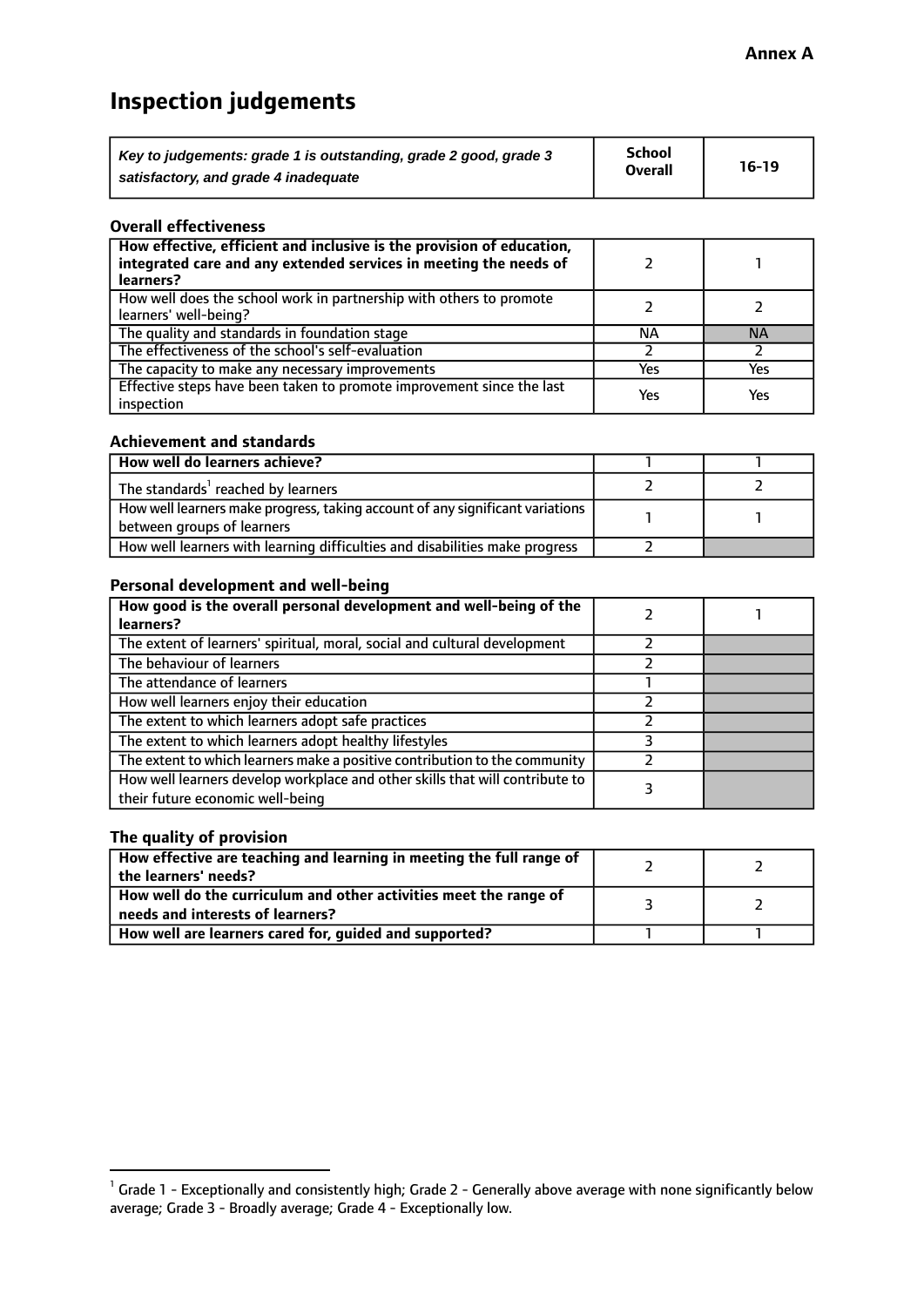## **Leadership and management**

| How effective are leadership and management in raising achievement             |     |     |
|--------------------------------------------------------------------------------|-----|-----|
| and supporting all learners?                                                   |     |     |
| How effectively leaders and managers at all levels set clear direction leading |     |     |
| to improvement and promote high quality of care and education                  |     |     |
| How effectively performance is monitored, evaluated and improved to meet       |     |     |
| challenging targets, through quality assurance and self-review                 |     |     |
| How well equality of opportunity is promoted and discrimination tackled so     |     |     |
| that all learners achieve as well as they can                                  |     |     |
| How effectively and efficiently resources are deployed to achieve value for    |     |     |
| money                                                                          |     |     |
| The extent to which governors and other supervisory boards discharge their     |     |     |
| responsibilities                                                               |     |     |
| The adequacy and suitability of staff to ensure that learners are protected    | Yes | Yes |

| The extent to which schools enable learners to be healthy                                     |            |
|-----------------------------------------------------------------------------------------------|------------|
| Learners are encouraged and enabled to eat and drink healthily                                | <b>Yes</b> |
| Learners are encouraged and enabled to take regular exercise                                  | Yes        |
| Learners are discouraged from smoking and substance abuse                                     | Yes        |
| Learners are educated about sexual health                                                     | Yes        |
| The extent to which providers ensure that learners stay safe                                  |            |
| Procedures for safeguarding learners meet current government requirements                     | Yes        |
| Risk assessment procedures and related staff training are in place                            | Yes        |
| Action is taken to reduce anti-social behaviour, such as bullying and racism                  | Yes        |
| Learners are taught about key risks and how to deal with them                                 | Yes        |
| The extent to which learners make a positive contribution                                     |            |
| Learners are helped to develop stable, positive relationships                                 | Yes        |
| Learners, individually and collectively, participate in making decisions that affect them     | No         |
| Learners are encouraged to initiate, participate in and manage activities in school and the   | <b>Yes</b> |
| wider community                                                                               |            |
| The extent to which schools enable learners to achieve economic well-being                    |            |
| There is provision to promote learners' basic skills                                          | <b>Yes</b> |
| Learners have opportunities to develop enterprise skills and work in teams                    | Yes        |
| Careers education and guidance is provided to all learners in key stage 3 and 4 and the sixth | Yes        |
| form                                                                                          |            |
| Education for all learners aged 14-19 provides an understanding of employment and the         | No         |
| economy                                                                                       |            |